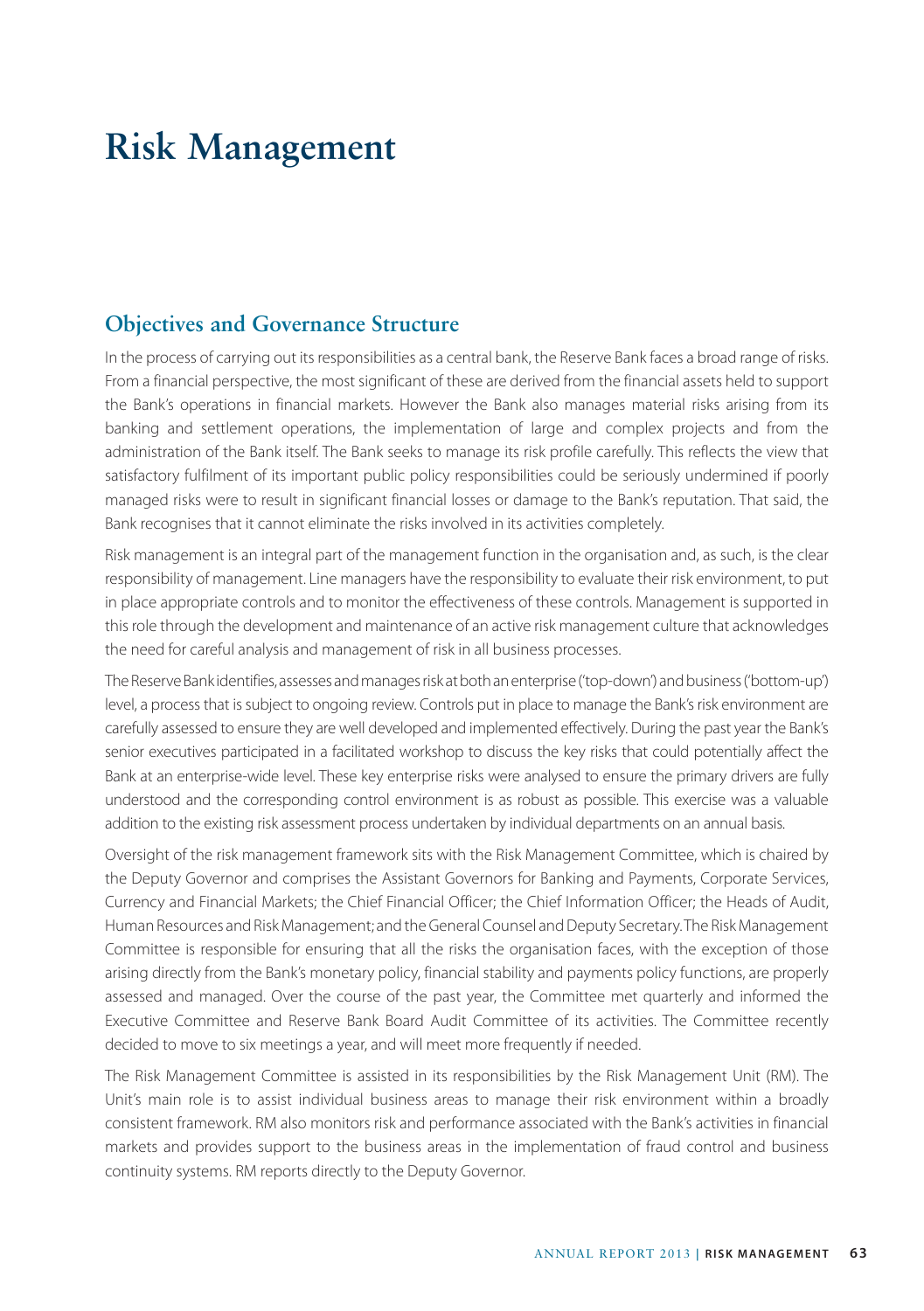The Audit Department also supports the framework for managing risk, complementing but remaining separate from the work of RM. In addition to providing assurance that the Bank's risk management policies are effective, the Audit Department has a separate, independent brief to test the adequacy of procedures and controls at all levels of the Reserve Bank. RM itself is subject to audit review. The Audit Department reports to the Deputy Governor and the Reserve Bank Board Audit Committee, which meets every three months or more frequently if required.

As noted above, the Reserve Bank's risk management framework covers a broad range of financial and operational risks, but not those inherent to the Bank's core monetary policy, financial stability and payments policy functions. These remain the responsibility of the Governor, the Reserve Bank Board and the Payments System Board. The risks associated with the Bank's ownership of Note Printing Australia Limited (NPA) – a wholly owned subsidiary of the Reserve Bank – are also covered by the framework, though the day-to-day activities of NPA are the responsibility of its management and the NPA Board.

## **Portfolio Risks**

The Reserve Bank holds domestic and foreign currency-denominated financial instruments to support its operations in financial markets in pursuit of its policy objectives. These instruments account for the majority of the Bank's assets and expose the balance sheet to a number of financial risks, of which the largest are exchange rate risk, interest rate risk and credit risk. The Bank does not aim to eliminate these portfolio risks entirely as this would interfere with its ability to implement its policy objectives. Instead, the risks are managed to an acceptable level and minimised where appropriate through a number of controls, which are discussed below. The primary responsibility for managing these risks rests with the Financial Markets Group. The role of RM is to monitor these risks and report on adherence with approved authorities and limits. In that regard, the Assistant Governor (Financial Markets), the Head of Risk Management and other senior staff are provided with real-time and daily reports on limits compliance, portfolio risks and performance.

#### **Exchange rate risk**

The Reserve Bank invests in foreign currency-denominated assets as holder of Australia's official foreign currency reserves. These holdings expose the Bank's balance sheet to fluctuations in exchange rates. Given its policy role, the Bank does not seek to eliminate this exposure but rather mitigates the risk by diversifying its foreign currency assets across four currencies. The weights of these four currencies are specified in terms of a



benchmark that reflects the Bank's long-term risk and return preferences given its need for high liquidity and security. The portfolio is rebalanced daily taking into account changes in market rates or transactions.

The allocation of the portfolio across the four currencies was changed over the course of 2012/13, with the US dollar allocation increased from 45 to 55 per cent, while the euro allocation was reduced from 45 to 35 per cent; the 5 per cent allocation to the Japanese yen and the 5 per cent allocation to the Canadian dollar remained unchanged (see chapter on 'Operations in Financial Markets'). The changes in allocation were effected gradually to avoid disrupting markets.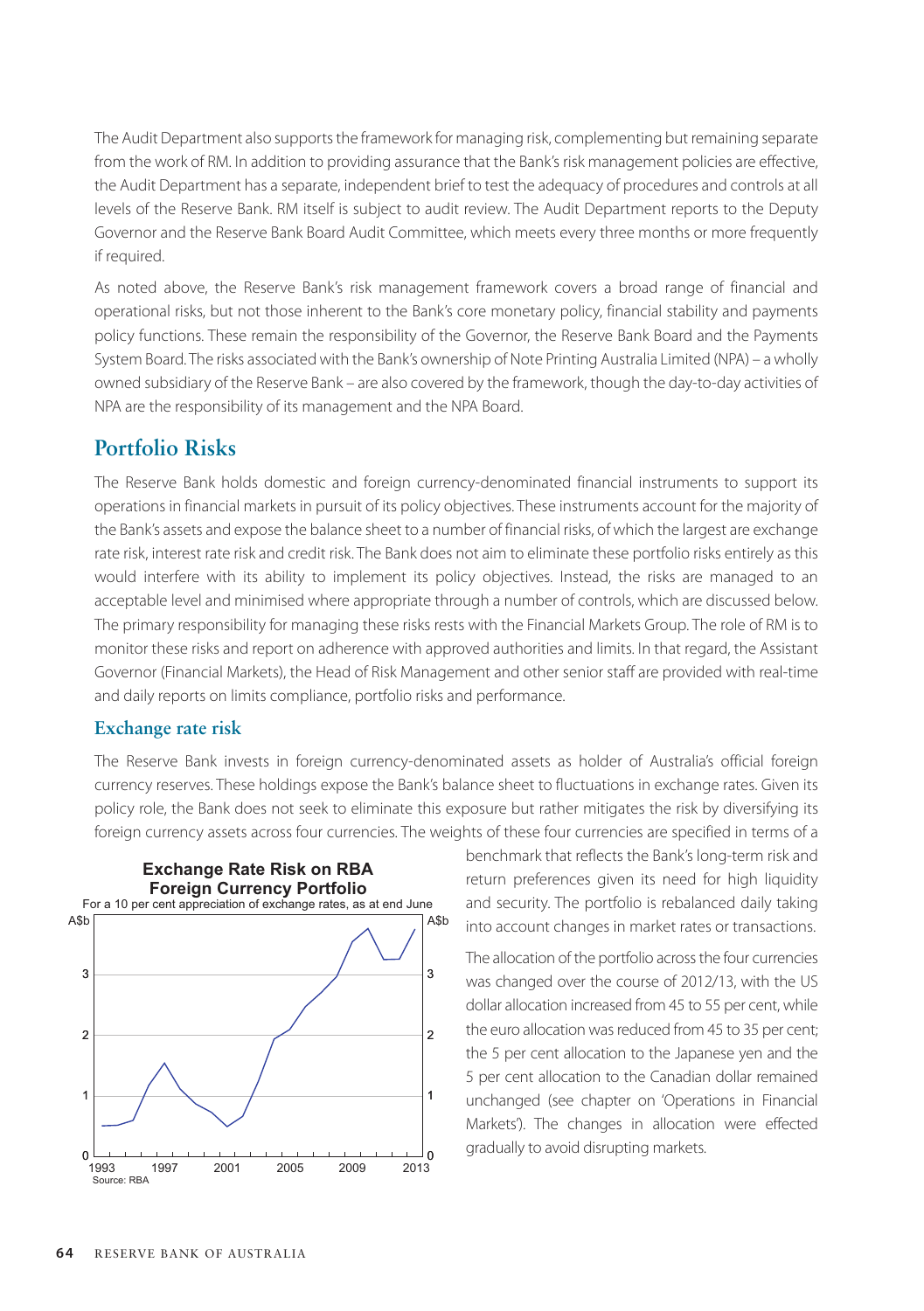The Australian dollar value of the Reserve Bank's portfolio rose over the year, mainly owing to valuation gains due to the depreciation of the Australian dollar exchange rate. As exchange rate risk is primarily a function of portfolio size, the yardstick measure of exchange rate risk increased over the year. At the current level of reserves, a yardstick measure of exchange rate risk (a 10 per cent appreciation of the Australian dollar) would result in losses of around \$3.8 billion.

#### **Interest rate risk**

The value of the Reserve Bank's financial assets is also exposed to movements in market interest rates as the bulk of the portfolio is made up of domestic and foreign fixed-income securities. Because the cashflow on these securities is fixed, changes in market yields affect the present value of this income stream. In general, the value of these securities will decline as market yields rise while a fall in market yields will increase their value. Other things being equal, securities that have a longer maturity contain a greater degree of interest rate risk as their cashflows extend further into the future. In present value terms, these securities will be more sensitive to discounting than those with near-term cashflows.



The Reserve Bank holds domestic securities for policy-related purposes. At the end of June 2013, total holdings of domestic securities were \$43 billion, around \$11 billion higher than a year earlier owing to an increase in holdings of securities under reverse repurchase agreements (repos). The average term of the Bank's domestic repo book at the end of June was almost four weeks, slightly higher than a year earlier. For domestic securities held outright, the sensitivity to movements in market yields fell marginally over the year as the value of the outright holdings in the portfolio declined.

The Reserve Bank is exposed to very little interest rate risk on its balance sheet liabilities. Banknotes on issue account for over half of total liabilities and carry no interest cost to the Bank. The other sizeable obligations include deposits held by the Australian Government and government agencies, and exchange settlement account balances held by authorised deposit-taking institutions (ADIs). These deposits have short maturities that broadly match the Bank's domestic assets held under repo. Interest paid on these deposits reflects domestic short-term interest rates, effectively hedging part of the interest rate exposure of the domestic asset portfolio.

In contrast to the domestic portfolio, the Reserve Bank's foreign currency assets are managed relative to a benchmark that reflects the Bank's long-term appetite for risk and return and is specified in terms of a target portfolio duration. The benchmark duration was reduced to six months for the US, Canadian and Japanese portfolios over the past year, but remains at 18 months for the European portfolio.

The overall level of interest rate risk on the Reserve Bank's domestic and foreign financial assets decreased over the past year, driven by the changes to the benchmark duration targets and asset allocation of the foreign portfolio. The Bank would incur a valuation loss of about \$480 million if interest rates in Australia and overseas rose uniformly by 1 percentage point across the yield curve.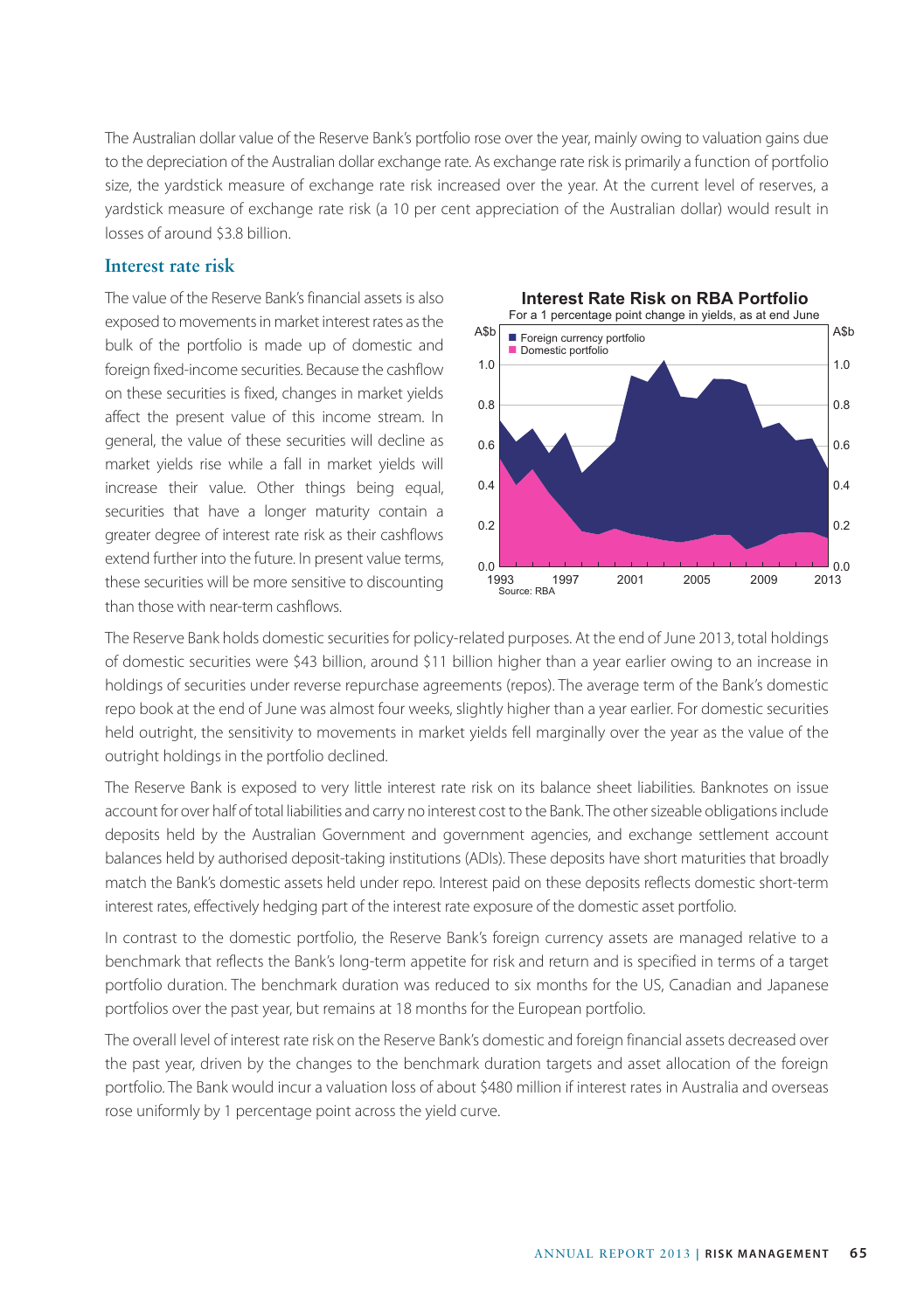### **Credit risk**

Credit risk is the potential for financial loss arising from the default of a debtor or issuer, as well as declines in asset values due to a deterioration in credit quality. The Reserve Bank manages its credit exposure by applying a strict set of criteria to its investments, confining its dealings to highly creditworthy counterparties and holding only highly rated securities. In addition, the Bank's transactions are executed under internationally recognised legal agreements.

The Reserve Bank is exposed to very little credit risk on its outright holdings in the domestic portfolio as it invests only in securities issued by the Australian Government or by state and territory government borrowing authorities. Given that a large portion of the Bank's domestic assets are held under repo, the Bank is exposed to some counterparty credit risk. However, the credit risk on repos is inherently limited and ultimately reflects the quality and market value of the securities provided as collateral. The Bank faces a loss only if the counterparty fails to repurchase securities sold under repo and the market value of the securities falls to be less than the agreed repurchase amount. Furthermore, the Bank manages this exposure by applying an appropriate margin ('haircut') to the securities and requiring that these securities meet certain eligibility criteria. The degree of over-collateralisation ranges from 1 to 23 per cent, and increases with the risk profile of the security. As a result, the residual exposure to the Bank is very low.

Given its policy role, the Reserve Bank does not apply specific credit criteria to the counterparties with which it is willing to deal in its domestic market operations. Rather, to be eligible to participate in the Bank's open market operations, counterparties must be subject to an appropriate level of regulation and be able to ensure efficient and timely settlement of transactions within the Austraclear system.

The Reserve Bank's investments in the foreign portfolio are also typically confined to highly rated securities. The majority of the Bank's outright holdings are highly liquid securities issued by the national governments of the United States, Germany, France, the Netherlands, Japan and Canada, with modest holdings of securities issued by select highly rated supranational institutions. The Bank also holds a portion of its foreign portfolio in short-term repos. This exposes the Bank to the small amount of residual credit risk that is inherent in repos, as noted above. The Bank manages this risk by requiring 2 per cent over-collateralisation and accepting only high-quality and liquid securities as collateral. Credit exposure on foreign repurchase agreements is further managed by imposing limits on individual counterparty exposures. The credit risk framework applies credit ratings and market-based credit measures to manage risk exposures.

The Reserve Bank uses foreign exchange swaps as part of its policy operations. Credit risk on these instruments is managed to a low level by executing foreign exchange transactions under internationally recognised legal agreements only with counterparties that meet strict eligibility criteria and have been approved by a group of senior Bank officials. These counterparties are generally highly rated; however, factors other than credit ratings are also considered. The Bank has sought to reduce risk associated with foreign exchange swaps further through margining under two-way credit support annexes. This involves the Bank receiving and sending collateral to cover exposures on foreign exchange swaps generated by movements in exchange rates away from the contracted rate.

# **Operational Risk**

The Reserve Bank faces risks to the operation of its systems and the effective functioning of its internal processes on a day-to-day basis. These risks are similar to those faced by other financial institutions and range from the possibility that access to key financial infrastructure might be lost to the possibility that services might not be delivered to the required standard.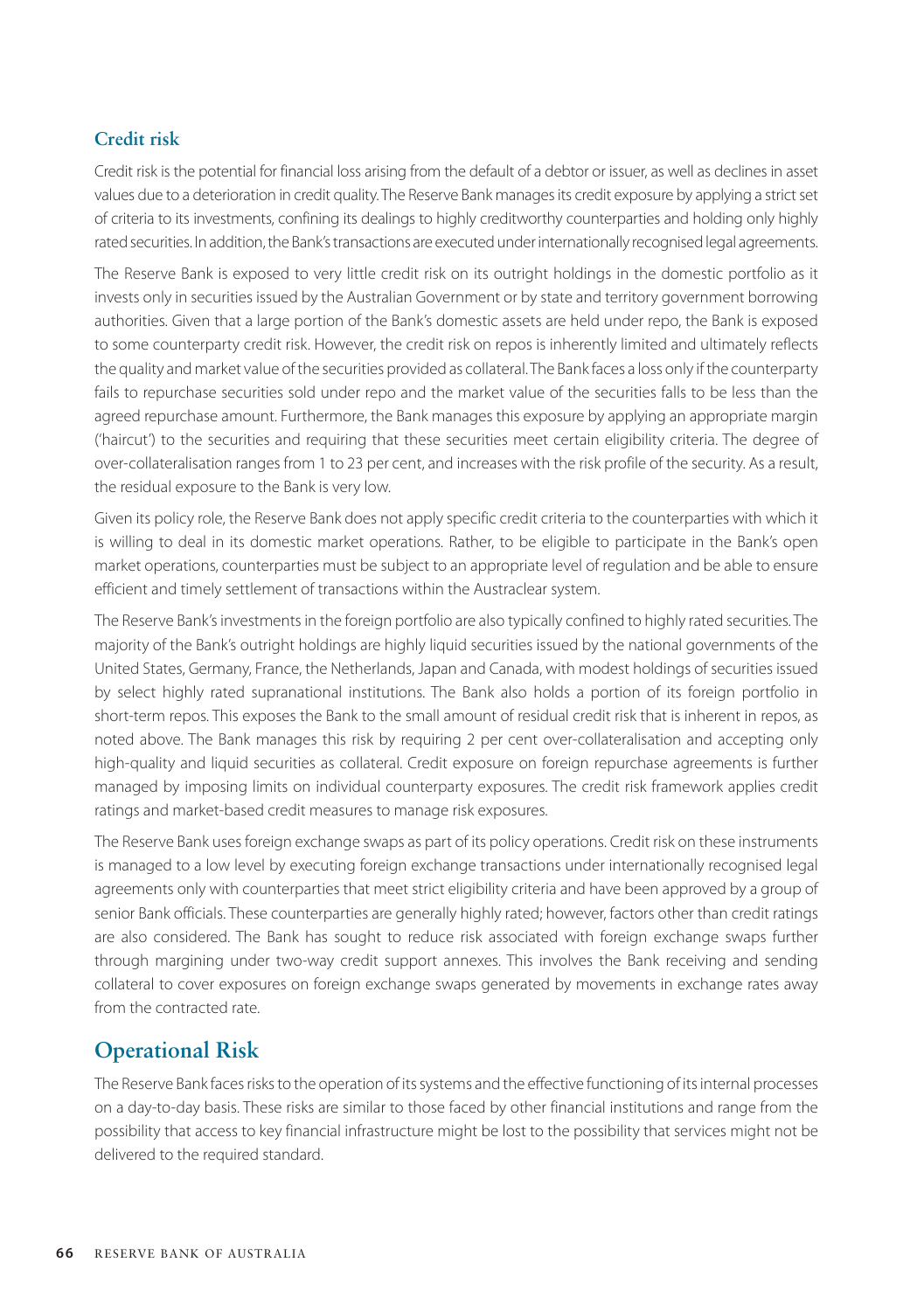The risks associated with financial transactions remain among the most significant faced by the Reserve Bank. These transactions are carried out both to support the Bank's activities and on behalf of clients. During 2012/13, Financial Markets Group executed around 82 000 transactions, generating an average daily settlement value of around \$29 billion.

In addition to these activities, the Reserve Bank is the main banker for a number of government agencies – including the Australian Taxation Office and the Department of Human Services – and maintains the infrastructure to facilitate real-time interbank payment and settlement services through the Reserve Bank Information and Transfer System. Given the pivotal nature of these activities, any operational failure could have widespread consequences for the financial system. Ongoing assessments of the operating risks associated with these functions are undertaken to ensure the control environment remains suitably robust.

The provision of the Reserve Bank's policy and business operations are highly dependent on complex information technology (IT) systems. As such, the Bank's risk management framework supports a continuing focus on controlling the main operational risks associated with these systems, including extensive monitoring, reconciliation and reporting functions, to ensure that a control failure does not lead to an unacceptable outage. In addition to this, IT staff regularly evaluate industry developments to ensure the Bank's systems reflect current technology and remain robust. Assessments of appropriate staff resourcing, the adequacy of controls over IT processes and the level of security over information management are all incorporated into the Bank's ongoing risk management processes.

As well as maintaining existing IT systems, the Reserve Bank is currently engaged in a number of large and complex technology projects, including the renovation of its banking applications and systems, the development of infrastructure to facilitate real-time retail payments and the upgrade of Australia's banknotes. These initiatives will ensure high-quality services are maintained for the Bank's clients and the Australian public. To address any potential risk that infrastructure changes to the systems and databases used in these projects could result in a failure or deterioration of service, the Bank has put in place comprehensive change management procedures and project management systems. This includes a comprehensive testing regime before any change is upgraded to a production environment, with staff on-call to ensure any system problems are quickly assessed and remedial action is put in place where required.

The loss of IT systems or Head Office facilities as a result of a natural disaster or other disruptive event is a key risk identified at both an enterprise and business level. In order to ensure the continuity of critical business services in such an event, the Reserve Bank has put in place extensive backup plans and operates a Business Resumption Site (BRS) in north-west Sydney. Permanent staff from some of the most critical business areas are located at the BRS to enable virtual continuity of operations if a disruption to Head Office were to occur. All departments regularly test backup arrangements to cover a range of contingency scenarios, including working from the BRS or an alternative location. The Risk Management Committee monitors the results of these tests.

A significant operational risk facing any institution is that staff may engage in fraud or undertake unauthorised transactions exposing the institution to reputational damage or significant financial loss. Over the year to the end of June 2013, the Reserve Bank has seen this risk materialise in two instances. The first incident concerned the theft and unauthorised disclosure of Bank data in September 2012. The second instance occurred from December 2011 to November 2012 in the procurement area of the Melbourne Office and involved a former manager of the facilities management function. In both cases the Deputy Governor notified the Australian Federal Police and requested its assistance in the investigation.

The Reserve Bank has a number of controls in place to mitigate the risk of fraud. These include having a clear decision-making hierarchy, separation of duties, and controls over computer access at both the user and